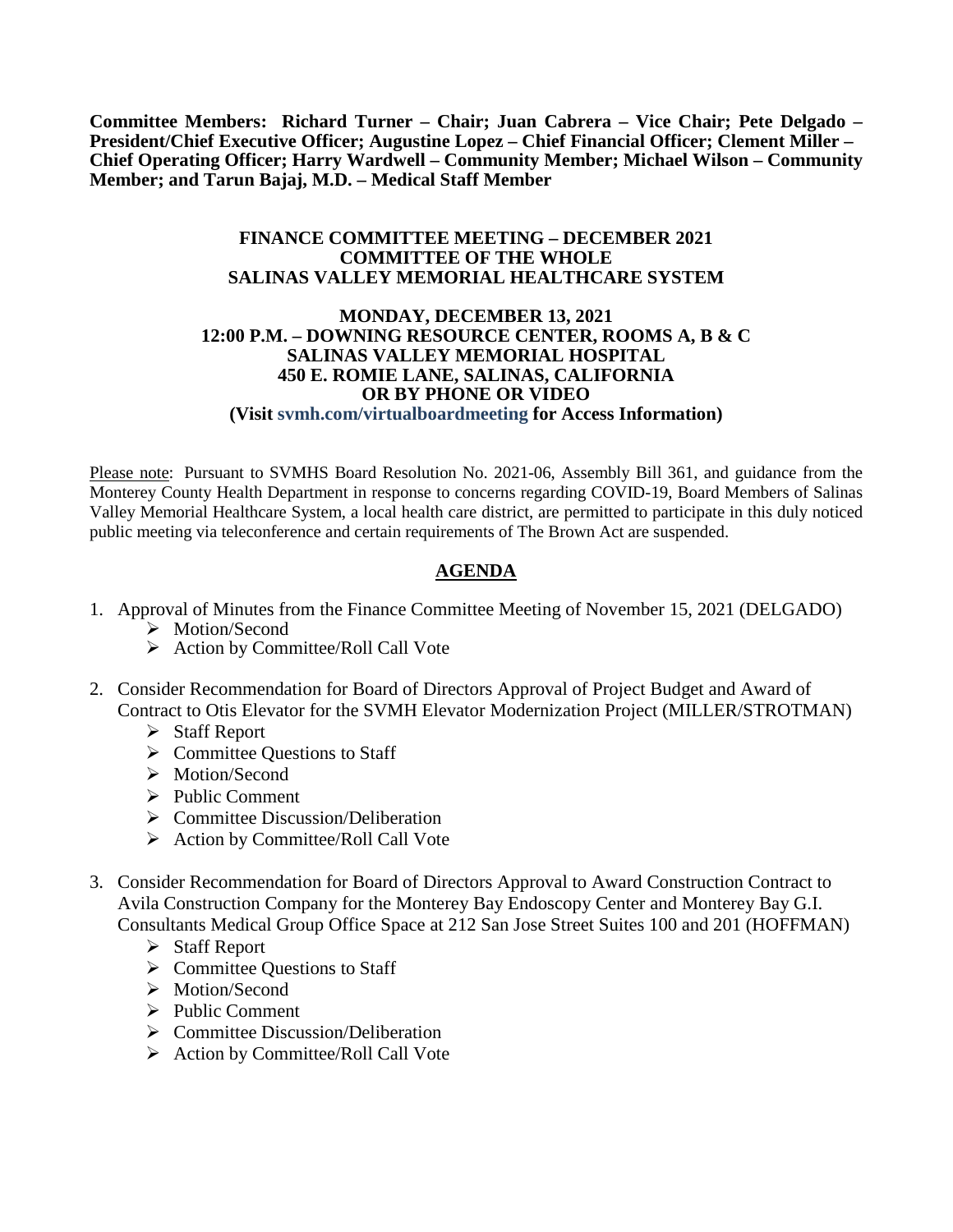- 4. Consider Recommendation for Board for Approval Microsoft Licensing Renewal for Salinas Valley Memorial Healthcare System Through CDW Government, a Supplier of SVMHS's Group Purchasing Organization and Contract Award (LOPEZ/PARKS)
	- $\triangleright$  Staff Report
	- $\triangleright$  Committee Ouestions to Staff
	- > Motion/Second
	- $\triangleright$  Public Comment
	- $\triangleright$  Committee Discussion/Deliberation
	- $\triangleright$  Action by Committee/Roll Call Vote
- 5. Review Balanced Scorecard October 2021 (LOPEZ)
- 6. Financial and Statistical Review (LOPEZ)
- 7. Public Input

This opportunity is provided for members of the public to make a brief statement, not to exceed three (3) minutes, on issues or concerns within the jurisdiction of this District Board which are not otherwise covered under an item on this agenda.

### 8. Closed Session

(See Attached Closed Session Sheet information)

- 9. Reconvene Open Session/Report on Closed Session
- 10. Consider Recommendation for Approval of Contract Terms and Agreements Necessary for the Transition of Leonard Renfer, MD to Salinas Valley Medical Clinic and the Program Budget for Salinas Valley Medical Clinic Urology Expansion (RADNER/HOFFMAN)
	- Staff Report
	- $\triangleright$  Committee Questions to Staff
	- > Motion/Second
	- $\triangleright$  Public Comment
	- $\triangleright$  Committee Discussion/Deliberation
	- $\triangleright$  Action by Committee/Roll Call Vote
- 11. Consider Recommendation for Board Approval of Epic Community Connect Expansion Project and Program Budget (RADNER/HOFFMAN)
	- $\triangleright$  Staff Report
	- $\triangleright$  Committee Questions to Staff
	- > Motion/Second
	- $\triangleright$  Public Comment
	- $\triangleright$  Committee Discussion/Deliberation
	- $\triangleright$  Action by Committee/Roll Call Vote
- 12. Consider Recommendation for Board for Approval of Grant to Aspire Health Plan for 2022 Community Benefit Activities (RADNER/HOFFMAN)
	- $\triangleright$  Staff Report
	- $\triangleright$  Committee Questions to Staff
	- > Motion/Second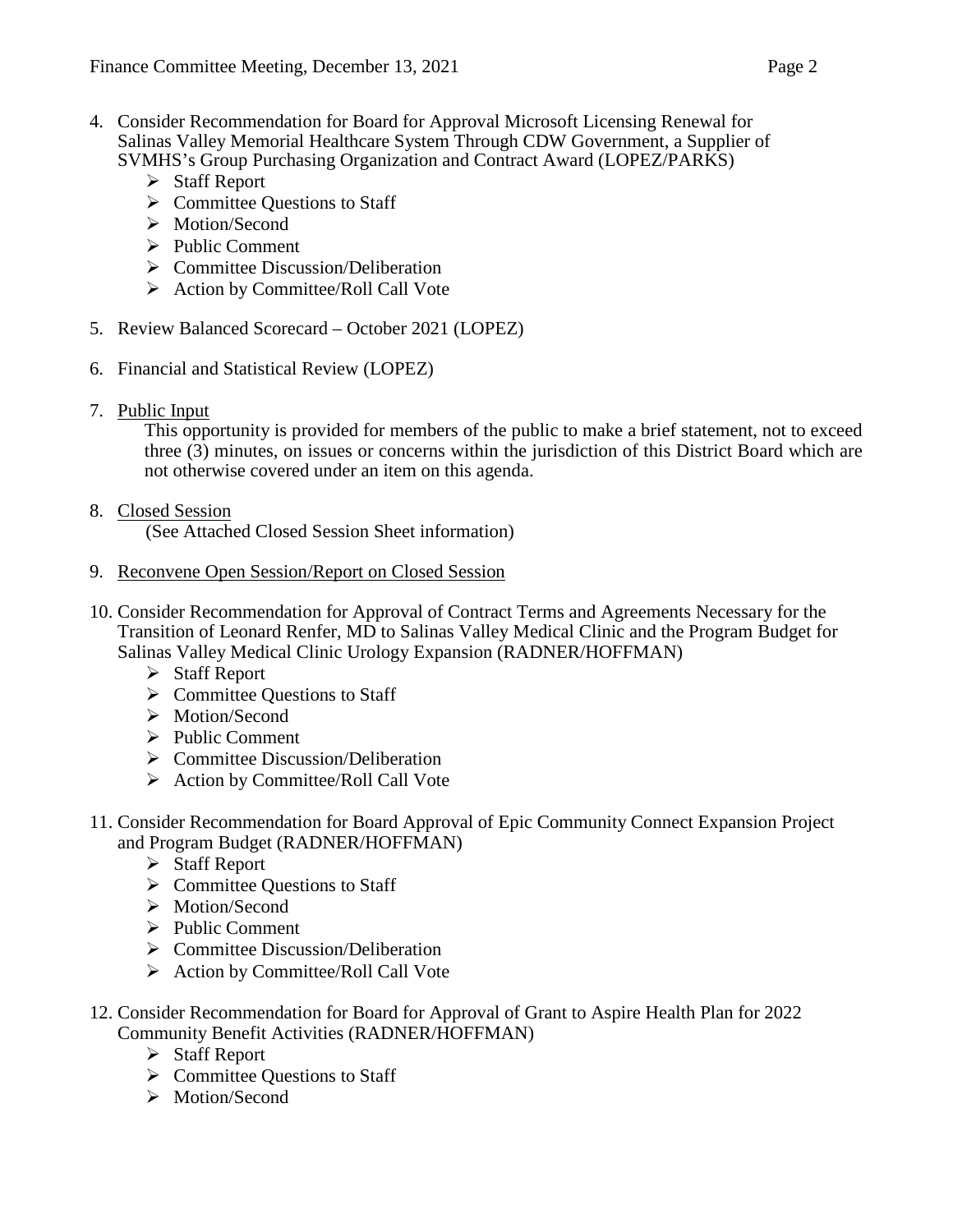- $\triangleright$  Public Comment
- $\triangleright$  Committee Discussion/Deliberation
- $\triangleright$  Action by Committee/Roll Call Vote
- 13. Consider Recommendation for Board for Approval of Terms for Central Coast Management Services Organization Participation in Quality Incentive Pool Program Funding (RADNER/HOFFMAN)
	- $\triangleright$  Staff Report
	- $\triangleright$  Committee Questions to Staff
	- > Motion/Second
	- $\triangleright$  Public Comment
	- $\triangleright$  Committee Discussion/Deliberation
	- $\triangleright$  Action by Committee/Roll Call Vote

#### 14. Adjournment – The January 2022 Finance Committee Meeting is scheduled for **Monday, January 24, 2022, at 12:00 p.m.**

Notes: This Committee meeting may be attended by Board Members who do not sit on this Committee. In the event that a quorum of the entire Board is present, this Committee shall act as a Committee of the Whole. In either case, any item acted upon by the Committee or the Committee of the Whole will require consideration and action by the full Board of Directors as a prerequisite to its legal enactment.

Requests for a disability related modification or accommodation, including auxiliary aids or services, in order to attend or participate in a meeting should be made to the Executive Assistant during regular business hours at 831-755-0741. Notification received 48 hours before the meeting will enable the District to make reasonable accommodations.

The Committee packet is available at the Committee Meeting, at www.svmh.com, and in the Human Resources Department of the District. All items appearing on the agenda are subject to action by the Committee.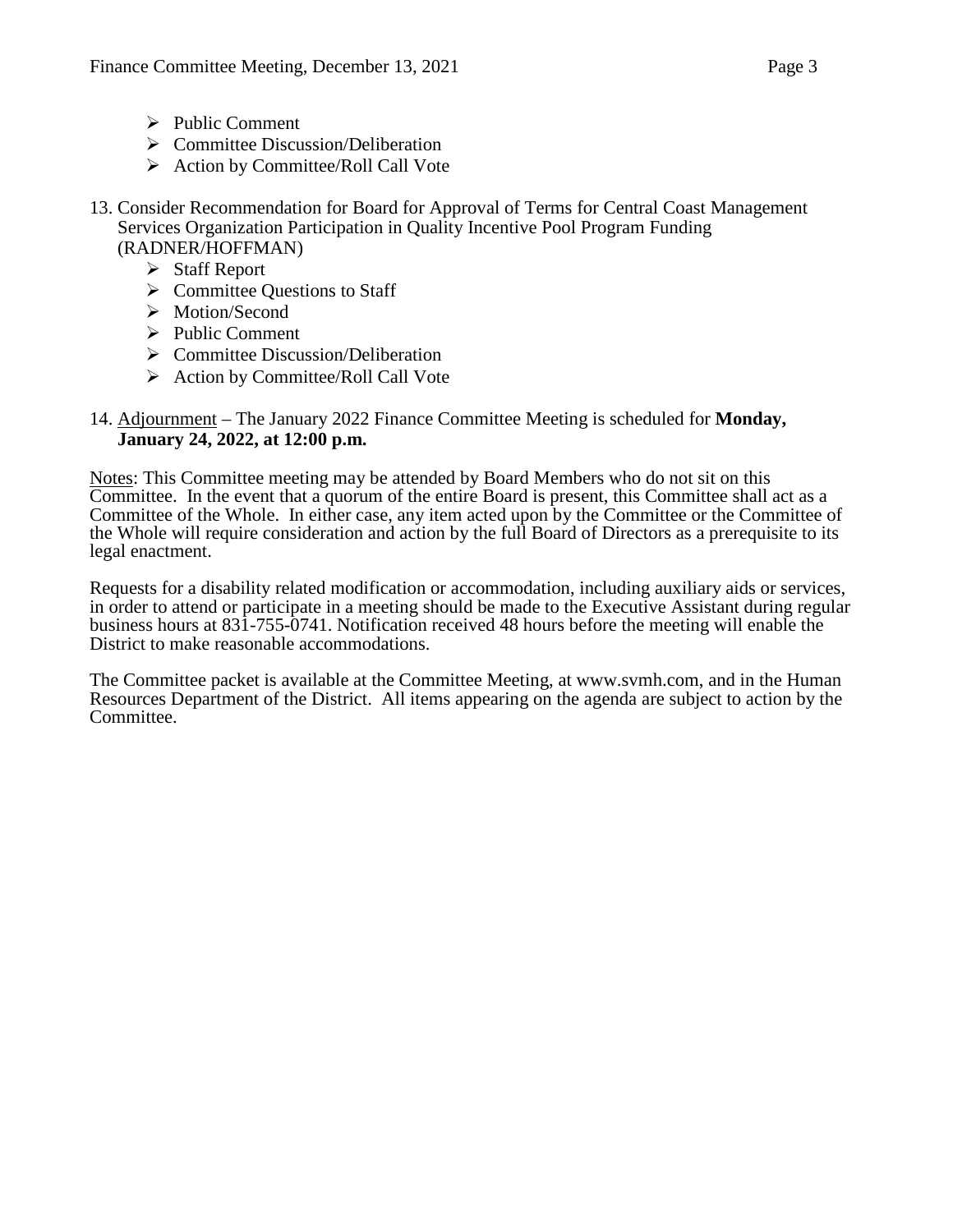#### **FINANCE COMMITTEE MEETING OF THE BOARD OF DIRECTORS – COMMITTEE OF THE WHOLE**

### **AGENDA FOR CLOSED SESSION**

Pursuant to California Government Code Section 54954.2 and 54954.5, the board agenda may describe closed session agenda items as provided below. No legislative body or elected official shall be in violation of Section 54954.2 or 54956 if the closed session items are described in substantial compliance with Section 54954.5 of the Government Code.

## **CLOSED SESSION AGENDA ITEMS**

#### **[ ] LICENSE/PERMIT DETERMINATION** (Government Code §54956.7)

**Applicant(s)**: (Specify number of applicants)

# **[ ] CONFERENCE WITH REAL PROPERTY NEGOTIATORS**

(Government Code §54956.8)

**Property:** (Specify street address, or if no street address, the parcel number or other unique reference, of the real property under negotiation):

**Agency negotiator:** (Specify names of negotiators attending the closed session):

**Negotiating parties**: (Specify name of party (not agent): **Under negotiation:** (Specify whether instruction to negotiator will concern price, terms of payment, or both): where the contract of the contract of the contract of the contract of the contract of the contract of the contract of the contract of the contract of the contract of the contract of the contract of the contract of t

#### **[ ] CONFERENCE WITH LEGAL COUNSEL-EXISTING LITIGATION**  $\overline{(Government Code §54956.9(d)(1))}$

**Name of case:** (Specify by reference to claimant's name, names of parties, case or claim numbers):

, or

**Case name unspecified:** (Specify whether disclosure would jeopardize service of process or existing settlement negotiations):

#### **[ ] CONFERENCE WITH LEGAL COUNSEL-ANTICIPATED LITIGATION** (Government Code §54956.9)

Significant exposure to litigation pursuant to Section 54956.9(d)(2) or (3) (Number of potential cases):

Additional information required pursuant to Section 54956.9(e):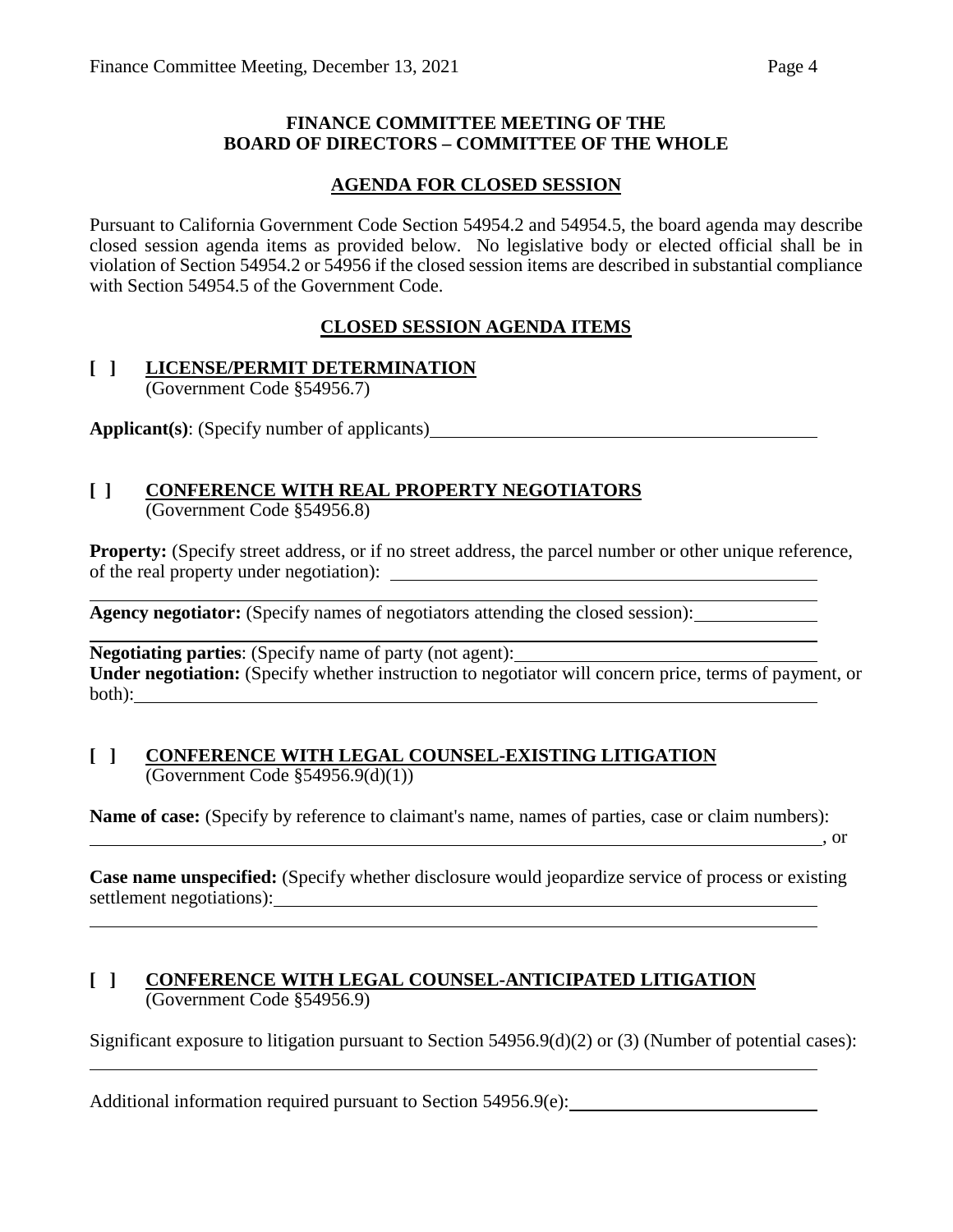Initiation of litigation pursuant to Section 54956.9(d)(4) (Number of potential cases):

# **[ ] LIABILITY CLAIMS**

(Government Code §54956.95)

**Claimant:** (Specify name unless unspecified pursuant to Section 54961):

**Agency claimed against**: (Specify name):

#### **[ ] THREAT TO PUBLIC SERVICES OR FACILITIES** (Government Code §54957)

**Consultation with**: (Specify name of law enforcement agency and title of officer):

# **[ ] PUBLIC EMPLOYEE APPOINTMENT**

(Government Code §54957)

**Title**: (Specify description of position to be filled):

# **[ ] PUBLIC EMPLOYMENT**

(Government Code §54957)

**Title:** (Specify description of position to be filled):

#### **[ ] PUBLIC EMPLOYEE PERFORMANCE EVALUATION** (Government Code §54957)

**Title:** (Specify position title of employee being reviewed):

#### **[ ] PUBLIC EMPLOYEE DISCIPLINE/DISMISSAL/RELEASE** (Government Code §54957)

(No additional information is required in connection with a closed session to consider discipline, dismissal, or release of a public employee. Discipline includes potential reduction of compensation.

# **[ ] CONFERENCE WITH LABOR NEGOTIATOR**

(Government Code §54957.6)

**Agency designated representative:** (Specify name of designated representatives attending the closed session):